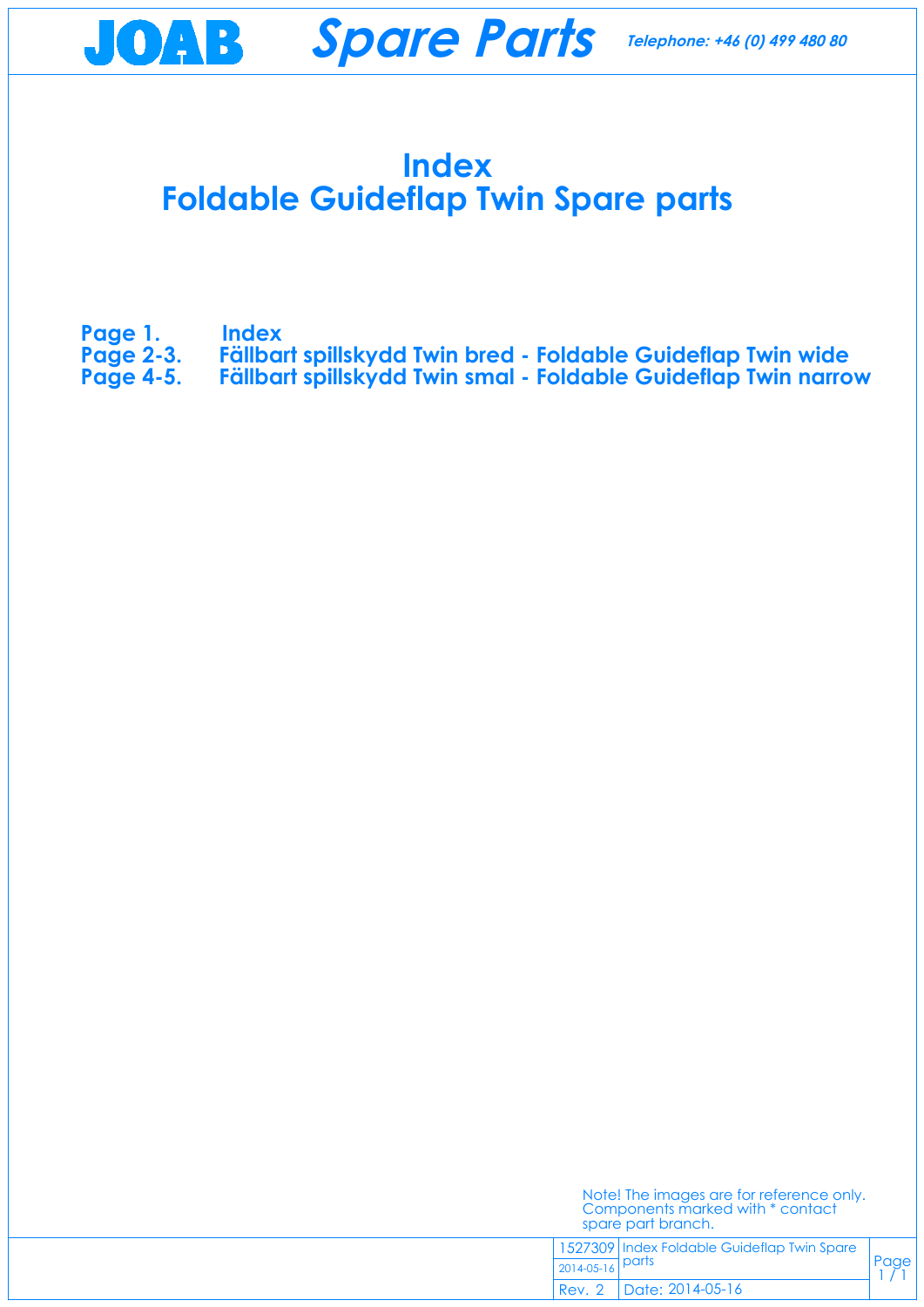# **Foldable Guideflap Twin wide Spare parts**

Page  $1/2$ 

**Spare Parts**

<span id="page-1-0"></span>JOAB



Fällbart spillskydd Twin bred-Foldable Guideflap Twin wide

Note! The images are for reference only. Components marked with \* contact spare part branch.

1527307 Fällbart spillskydd Twin bred-Foldable Guideflap Twin wide 2014-05-16

Date: 2014-05-16 Rev. 1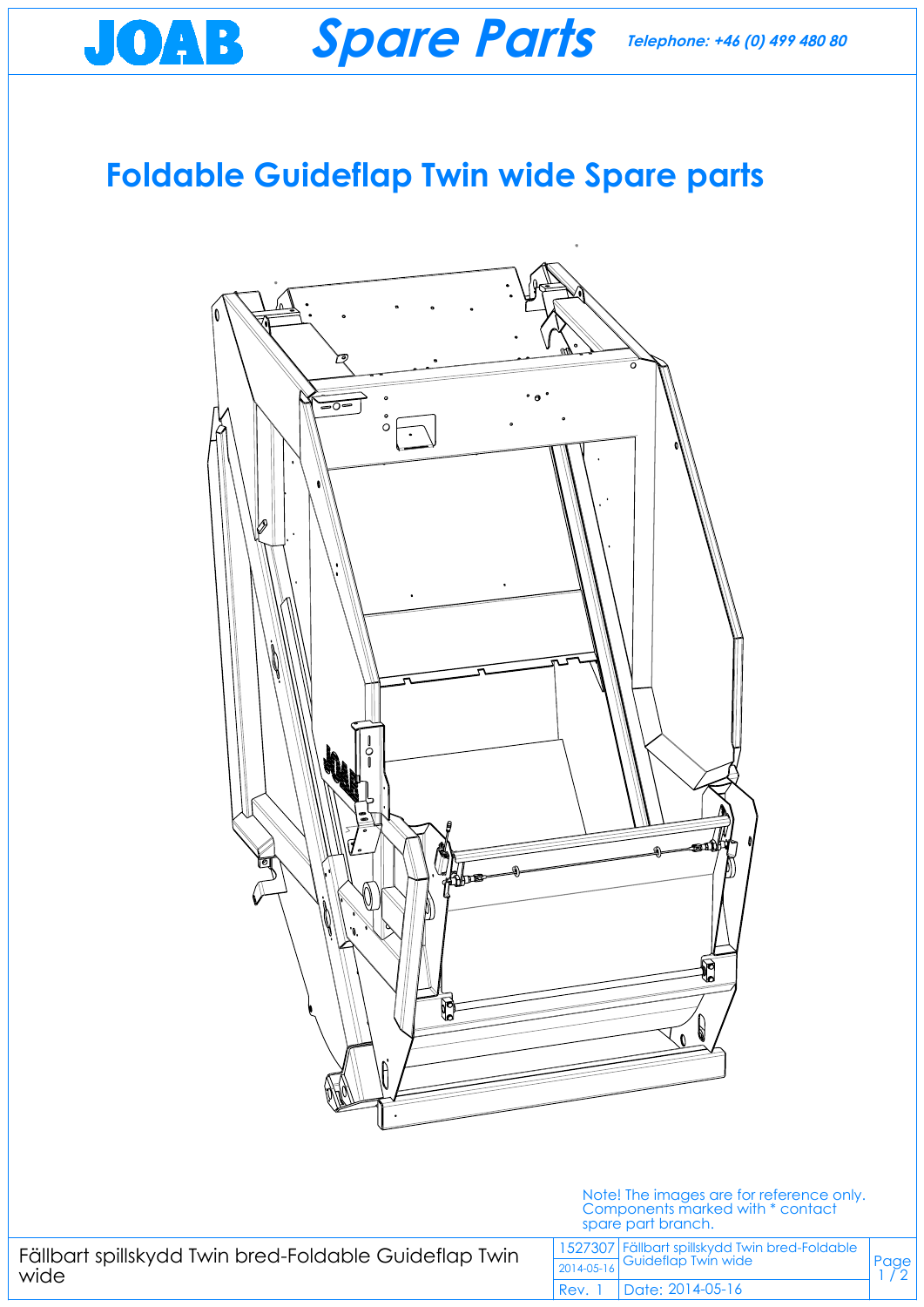

| 24                       | Skruv                | Screw                  | 1505142 |                |
|--------------------------|----------------------|------------------------|---------|----------------|
| 23                       | Mutter               | Nut                    | 1504835 |                |
| 22                       | <b>Bricka</b>        | Washer                 | 1504899 |                |
| 21                       | Vibrationsdämpare    | Damper                 | 1506606 |                |
| 20                       | Fäste                | <b>Bracket</b>         | 1512721 |                |
| 19                       | Låsmutter            | Locking nut            | 1505333 |                |
| 18                       | Skruv                | Screw                  | 1525711 | $\mathbf{1}$   |
| 17                       | <b>Bricka</b>        | Washer                 | 1505143 |                |
| 16                       | Magnetgivare         | Sensor                 | 1504950 |                |
| 15                       | Låsmutter            | Locking nut            | 1505256 |                |
| 14                       | <b>Bricka</b>        | Washer                 | 1504898 |                |
| 13                       | Givarfäste           | Sensor bracket         | 1509896 | $\overline{2}$ |
| 12                       | Givarfäste           | Sensor bracket         | 1509897 | 3              |
| 11                       | Skruv                | Screw                  | 1505538 |                |
| 10                       | <b>Bricka</b>        | Washer                 | 1504900 |                |
| 9                        | Skruv                | Screw                  | 1505155 |                |
| 8                        | <b>Bricka</b>        | Washer                 | 1504902 |                |
| 7                        | Lyftögla             | Eyebolt                | 1508750 |                |
| 6                        | Bussning             | <b>Bushing</b>         | 1505764 |                |
| 5                        | Boxlåswire           | Wire                   | 1509868 | $\overline{2}$ |
| $\overline{\mathcal{A}}$ | Mutter               | Nut                    | 1505298 |                |
| 3                        | Boxlås med ögla      | Locking device         | 1507977 |                |
| $\overline{2}$           | Lagerhus             | <b>Bearing housing</b> | 1507842 |                |
| $\mathbf{I}$             | Spillskydd bred twin | Guideflap              | 1520739 |                |
| <b>ITEM</b><br>NO.       | Benämning            | Title                  | Part no | YAP.Rev        |





Spillskydd-Guideflap Spare parts

**Telephone: +46 (0) 499 480 80**

Note! The images are for reference only. Components marked with \* contact spare part branch.

| 1527307 Fällbart spillskydd Twin bred-Foldable<br>2014-05-16 Guideflap Twin wide |                                                             |
|----------------------------------------------------------------------------------|-------------------------------------------------------------|
|                                                                                  | $\begin{array}{c} \n\text{Page} \\ \text{2/2}\n\end{array}$ |
| Rev. 1   Date: 2014-05-16                                                        |                                                             |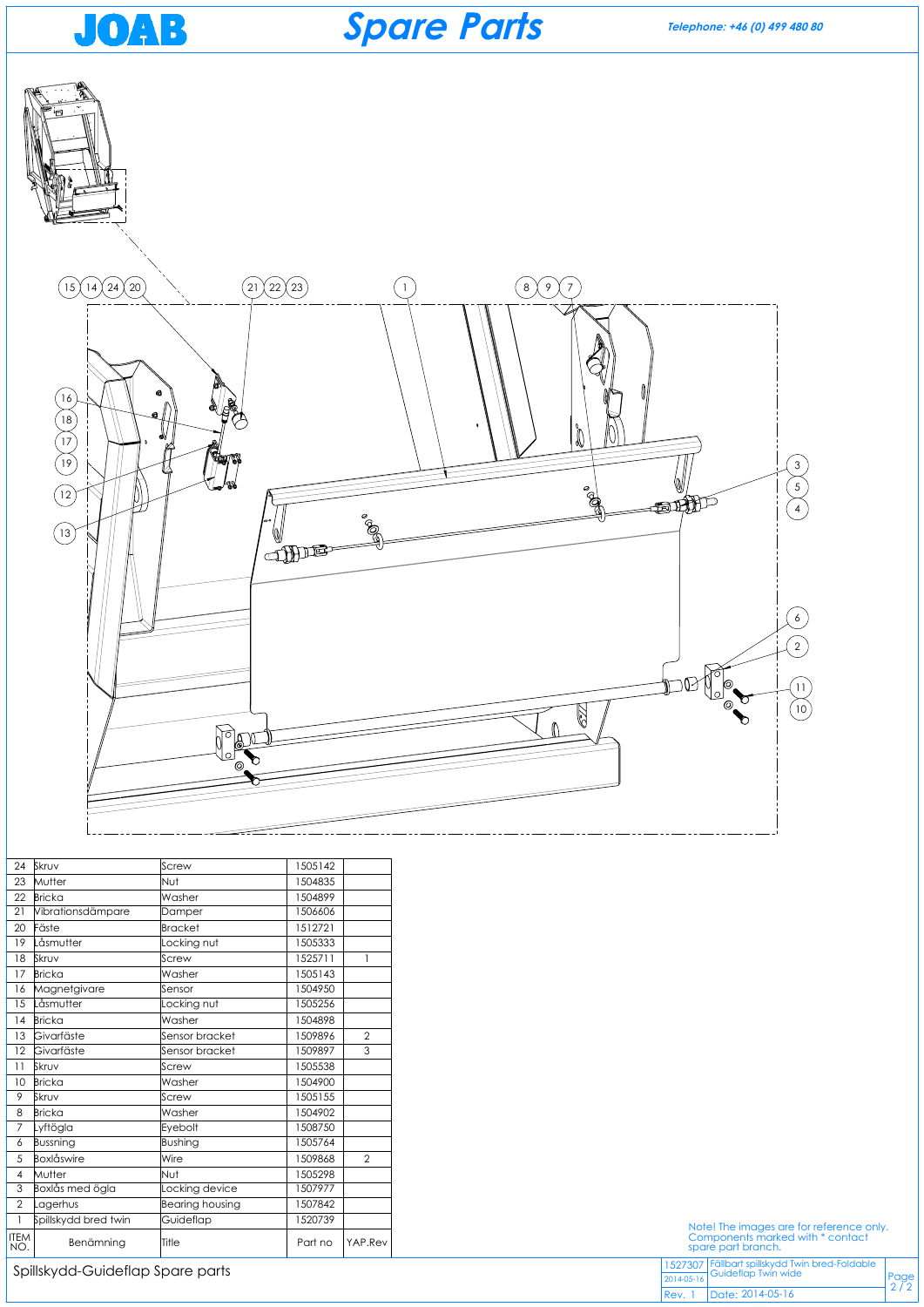## **Foldable Guideflap Twin narrow Spare parts**

Page  $1/2$ 

**Spare Parts**

<span id="page-3-0"></span>JOAB



|        |  |  | Fällbart spillskydd Twin smal-Foldable Guideflap Twin |  |
|--------|--|--|-------------------------------------------------------|--|
| narrow |  |  |                                                       |  |

#### Note! The images are for reference only. Components marked with \* contact spare part branch.

1527308 Fällbart spillskyd Twin smal-Foldable Guideflap Twin narrow 2014-05-16

Date: 2014-05-16 Rev. 1